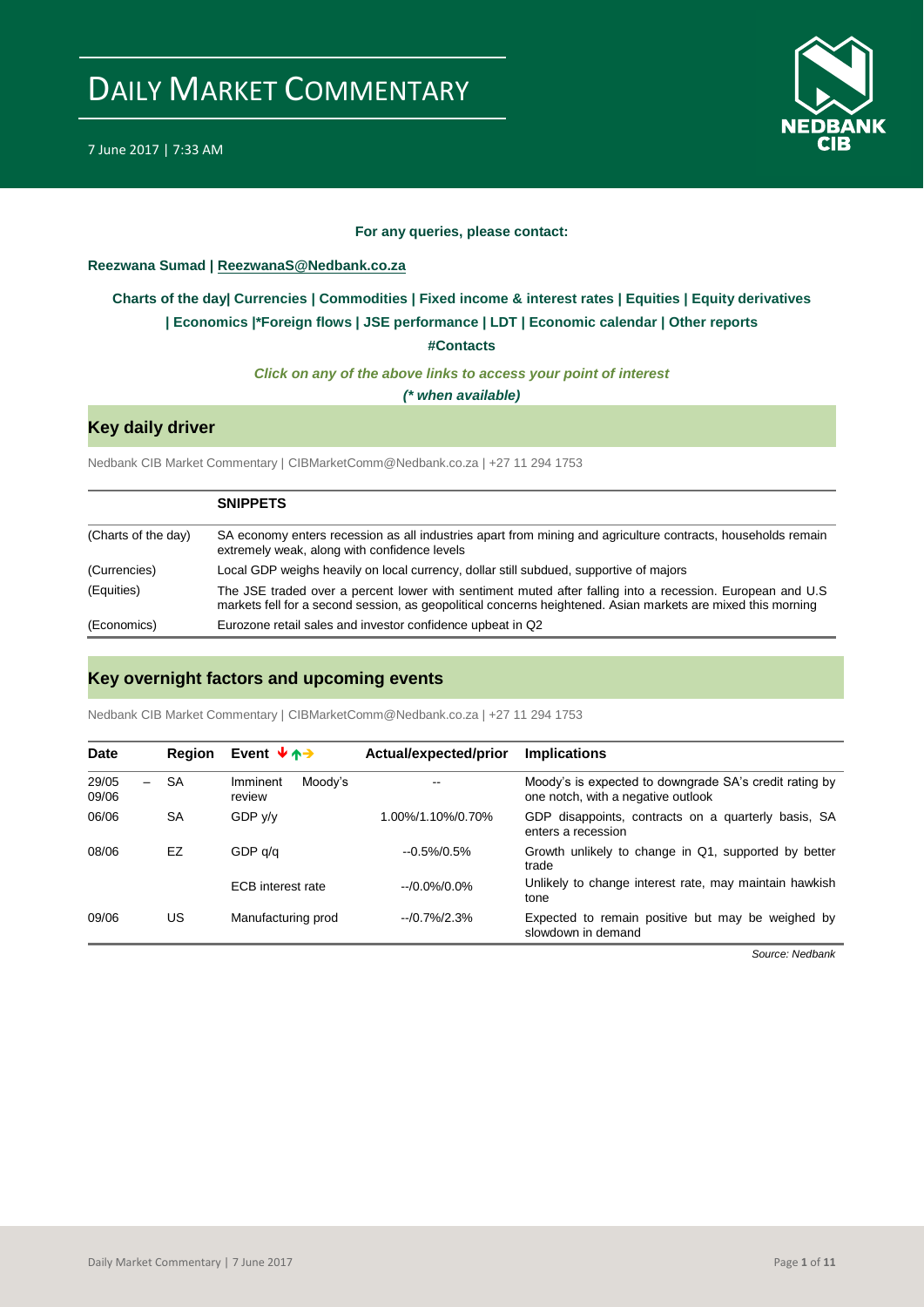

## <span id="page-1-0"></span>**Charts of the day [back to top](#page-0-0)**

Nedbank CIB Market Commentary | CIBMarketComm@Nedbank.co.za | +27 11 294 1753

- SA has officially fallen into a recession, with Q1 GDP contracting by 0.7% g/g, from -0.3% in Q4/16, much worse than consensus of 1%. A recession is defined as two consecutive quarters of negative GDP growth.
- The biggest negative drivers of growth in Q1, were trade, catering and accommodation, as well as manufacturing subtracting a cumulative 1.3% from headline growth. Manufacturing contracted for 3 consecutive quarters. The sharp contraction in these industries more than offset relative 'green shoots' in the mining, quarrying and agriculture industries. These were the only industries that actually grew in the first quarter – finance, utilities and government spending were all negative in Q1. This was the first time since 2009 that the financial services industry actually contracted (and is the biggest contraction ever recorded since data going back to 2006), mainly due to decreased economic activity for financial intermediation and other services. The consumer seems to be becoming increasingly weak, with household final consumption expenditure contracting by 2.3% q/q in Q1, led by lower consumption of most product categories. Gross fixed capital formation grew by 1% q/q, mainly led by machinery purchases. Net exports were lower in Q1, while there was some inventory build-up which cushioned the blow to the Gross Domestic Expenditure.
- The sharply negative GDP print will catalyse further credit ratings downgrades, probably sooner than we had previously anticipated. In such a low growth environment, revenue collection will be compressed, however the Q1 slowdown will obviously not be included in the current fiscal year estimates. Nonetheless, the current recession will necessitate further downward revisions to the GDP profile, particularly if confidence levels remain extremely low. We may see some near term support from trade and the primary industries, but that is expected to be cyclical and unsustainable over the long run. The next GDP print however may benefit from low base effects, hence the possibility for an uptick in quarterly growth in Q2/17. The SARB will likely keep interest rates flat for an extended period of time, probably over the next 12 to 18 months, or until inflation expectations show a sustained down-trend (which may then debate cuts). In the current environment of possible ratings downgrades, a slump in confidence levels, an uncertain political climate and possible pressure on the rand, it is difficult to see how the SARB may cut interest rates just yet.

### **Prolonged economic downturn as confidence remains low**







**Most industries experience its worst performance yet**

| Industries         |        |        | Q-o-q % change (seasonally adjusted and annualised rates) |        |        |         |        |        |         |        | <b>Size</b> |
|--------------------|--------|--------|-----------------------------------------------------------|--------|--------|---------|--------|--------|---------|--------|-------------|
|                    | 2013   | 2014   | 2015                                                      | 2016   | Q4'15  | Q1'16   | Q2'16  | Q3'16  | Q4'16   | Q1'17  | % of total  |
| Agriculture        | 4.5    | 6.9    | $-6.1$                                                    | $-7.8$ | $-6.5$ | $-8.7$  | $-7.8$ | $-0.2$ | $-0.1$  | 22.2   | 2.5         |
| Mining             | 4.0    | $-1.4$ | 3.9                                                       | $-4.7$ | 3.0    | $-21.8$ | 14.6   | 4.2    | $-11.5$ | 12.8   | 8.2         |
| Manufacturing      | 1.0    | 0.2    | $-0.2$                                                    | 0.7    | $-2.3$ | 0.6     | 7.6    | $-3.3$ | $-3.1$  | $-3.7$ | 13.5        |
| Power & Water      | $-0.6$ | $-1.1$ | $-1.5$                                                    | $-3.5$ | 0.5    | $-5.4$  | $-3.2$ | $-2.5$ | 2.4     | $-4.8$ | 2.3         |
| Construction       | 4.6    | 3.6    | 1.7                                                       | 0.7    | 1.1    | 0.8     | 0.1    | 0.7    | 0.4     | $-1.3$ | 3.9         |
| Trade              | 2.0    | 1.6    | 1.4                                                       | 1.2    | 2.6    | 1.9     | 1.6    | $-2.0$ | 2.1     | $-5.9$ | 15.1        |
| Transport & comm   | 2.9    | 3.2    | 1.1                                                       | 0.4    | $-1.6$ | $-0.3$  | 2.2    | 1.7    | 2.6     | $-1.6$ | 9.4         |
| Finance            | 2.6    | 2.2    | 2.8                                                       | 1.9    | 1.8    | 1.7     | 2.4    | 1.3    | 1.6     | $-1.2$ | 22.1        |
| General government | 3.2    | 2.9    | 0.8                                                       | 1.4    | 1.3    | 1.4     | 1.3    | 2.0    | 0.9     | $-0.6$ | 17.0        |
| Personal services  | 2.6    | 2.0    | 1.1                                                       | 1.2    | 0.4    | 1.3     | 1.8    | 1.4    | 1.0     | $-0.1$ | 6.0         |
| Value Added        | 2.6    | 1.8    | 1.3                                                       | 0.4    | 0.7    | $-1.3$  | 3.2    | 0.4    | $-0.2$  | $-0.7$ | 100.0       |
| <b>GDP</b>         | 2.5    | 1.7    | 1.3                                                       | 0.3    | 0.5    | $-1.5$  | 3.5    | 0.4    | $-0.3$  | $-0.7$ |             |

*\*colour scale = relative to previous quarters Source: Stats SA, Nedbank*

*Source: Bloomberg, Nedbank*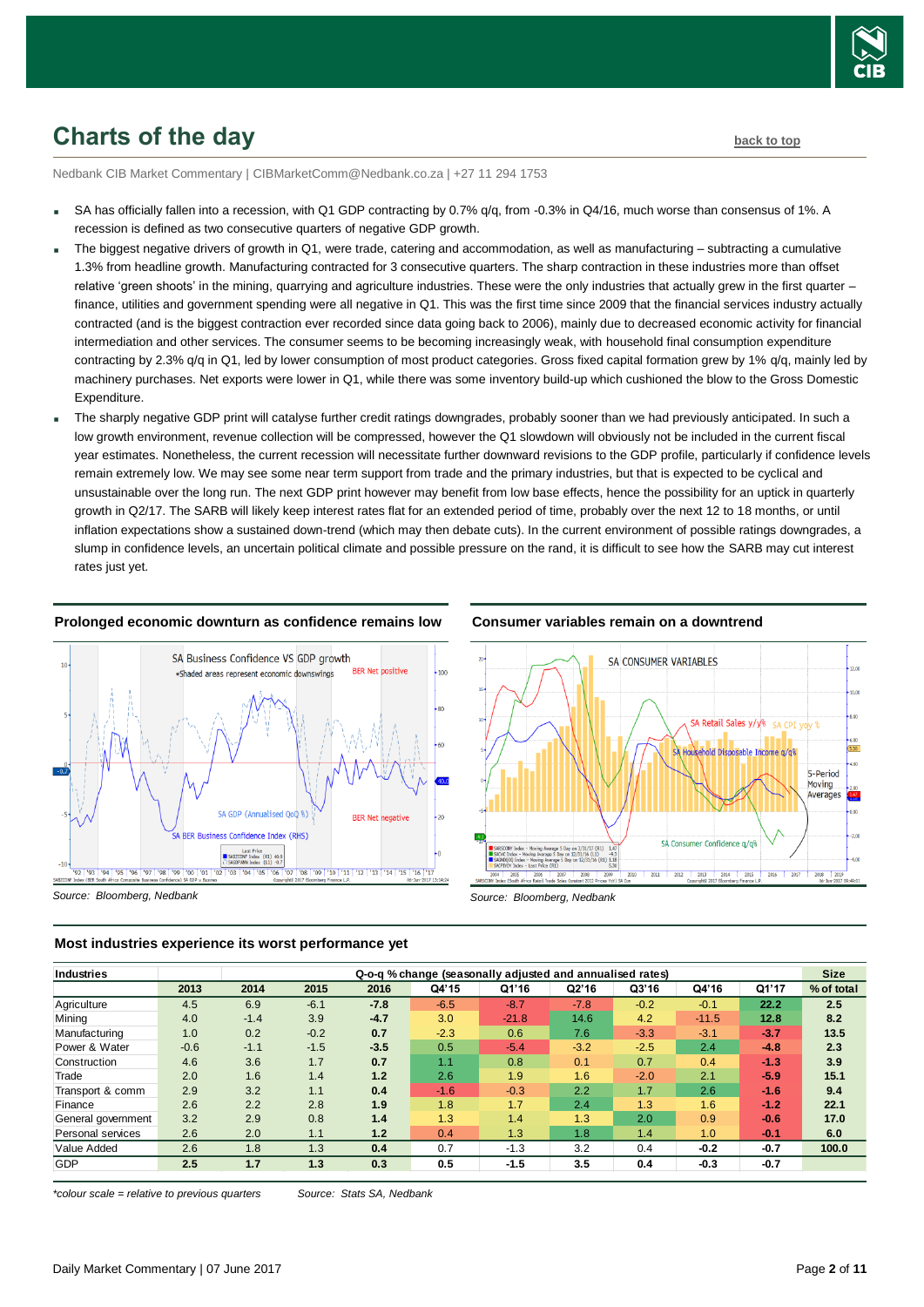

## <span id="page-2-0"></span>**Currencies [back to top](#page-0-0)**

Business Banking FX | +27 11 535 4003 | Corporate FX | +2711 535 4002 | Institutional FX | +2711 535 4005

- The local session opened with the rand trading around the 12.7000 level, but steady demand for dollars saw the rand trade weaker, the disappointing GDP data provided the catalyst for further weakness and this saw it trade to a high of 12.8950, although it did recover some of the losses to trade around 12.8300 by the time fo the local close.
- This morning the rand is currently trading at 12.8450, in what has been a quiet session in the far east thus far , EURZAR is trading at 14.4715 and GBPZAR at 16.5750.
- International markets had another range bound session, very little by way of news , markets awaiting the outcome f the British election and the ECB meeting on Thursday , this morning EURUSD currently trading at 1.1265 basically the same as yesterday.
- Gold holding steady marginally above the 1290.00 level, 3 dollars off from the time of the local close last night.
- Data releases scheduled for today, locally we have Gross and Net reserves, from Europe we have German factory orders and Eurozone GDP. From the U.S we have mortgage applications and consumer credit.
- Although the expectations around the GDP figure yesterday were not buoyant, the disappointment in the markets is palpable, and as a result, the levels of uncertainty and concern regarding further ratings downgrades have increased significantly.

| <b>Majors</b>                   | Last price | $\sqrt{2}$<br>$-1d$    | $\sqrt{\Delta}$<br><b>MTD</b> | $\%$ $\Delta$<br><b>YTD</b> | <b>Month</b><br>trend | <b>USD</b> trend |
|---------------------------------|------------|------------------------|-------------------------------|-----------------------------|-----------------------|------------------|
| <b>GBPUSD</b>                   | 1.29       | 0.19                   | 0.14                          | 4.60                        | ⇑                     | USD weakness     |
| <b>EURUSD</b>                   | 1.13       | $-0.03$                | 0.27                          | 7.13                        | ⇑                     | USD weakness     |
| <b>USDJPY</b>                   | 109.58     | 0.15                   | $-0.98$                       | $-6.31$                     | ⊕                     | USD weakness     |
| <b>USDAUD</b>                   | 1.33       | $-0.35$                | $-1.36$                       | $-4.48$                     | ₽                     | USD weakness     |
|                                 |            | $\%$ $\Delta$          | $\Delta$                      | $\%$ $\Delta$               | <b>Month</b>          |                  |
| <b>Rand crosses</b>             | Last price | $-1d$                  | <b>MTD</b>                    | <b>YTD</b>                  | trend                 | <b>ZAR</b> trend |
| <b>USDZAR</b>                   | 12.86      | 0.18                   | $-2.24$                       | $-6.42$                     | ⊕                     | ZAR strength     |
| <b>GBPZAR</b>                   | 16.60      | 0.37                   | $-2.10$                       | $-2.04$                     | ⊕                     | ZAR strength     |
| <b>FURZAR</b>                   | 14.49      | 0.16                   | $-1.99$                       | 0.24                        | ⊕                     | ZAR strength     |
| <b>AUDZAR</b>                   | 9.69       | 0.60                   | $-0.90$                       | $-2.10$                     | ⊕                     | ZAR strength     |
| <b>ZARJPY</b>                   | 8.52       | $-0.05$                | 1.28                          | $-0.09$                     | ⇑                     | ZAR strength     |
|                                 |            | $\%$ $\Delta$<br>$-1d$ | $\% \Delta$<br><b>MTD</b>     | $\%$ $\Delta$<br><b>YTD</b> | <b>Month</b>          | <b>ZAR</b> trend |
| <b>African FX</b>               | Last price |                        |                               |                             | trend                 |                  |
| ZARMWK (Malaw ian kw acha)      | 56.39      | $-0.30$                | 2.15                          | 6.43                        | ♠                     | ZAR strength     |
| ZARBWP (Botsw ana pula)         | 0.79       | 0.16                   | 1.35                          | 2.06                        | ⇑                     | ZAR strength     |
| ZARKES (Kenyan shilling)        | 8.04       | $-0.18$                | 2.30                          | 7.76                        | ⇑                     | ZAR strength     |
| ZARMUR (Mauritian rupee)        | 2.70       | $-0.18$                | 2.06                          | 2.99                        | ⇑                     | ZAR strength     |
| ZARNGN (Nigerian naira)         | 25.24      | 2.92                   | 5.46                          | 10.01                       | ♠                     | ZAR strength     |
| ZARGHS (Ghanian cedi)           | 0.34       | $-2.51$                | 3.48                          | 9.04                        | ⇑                     | ZAR strength     |
| ZARZMW (Zambian kw acha)        | 0.72       | $-1.03$                | 3.37                          | $-0.17$                     | ⇑                     | ZAR strength     |
| ZARMZN (Mozambican metical)     | 4.70       | $-0.19$                | 2.10                          | $-9.77$                     | ♠                     | ZAR strength     |
| Source: Bloomberg & Nedbank CIB | Time       |                        | 2017/06/07 07:25              |                             |                       |                  |

Possible trading range in the rand today 12.7500 to 13.0500

*\*Please note that the sign on the % change reflects the change on the headline number. The narrative indicates the trend direction over the month. For trade in any of these currencies, contact our FX dealing desks*



### **EUR/USD**



*Source: Bloomberg, Nedbank*

*Source: Bloomberg, Nedbank*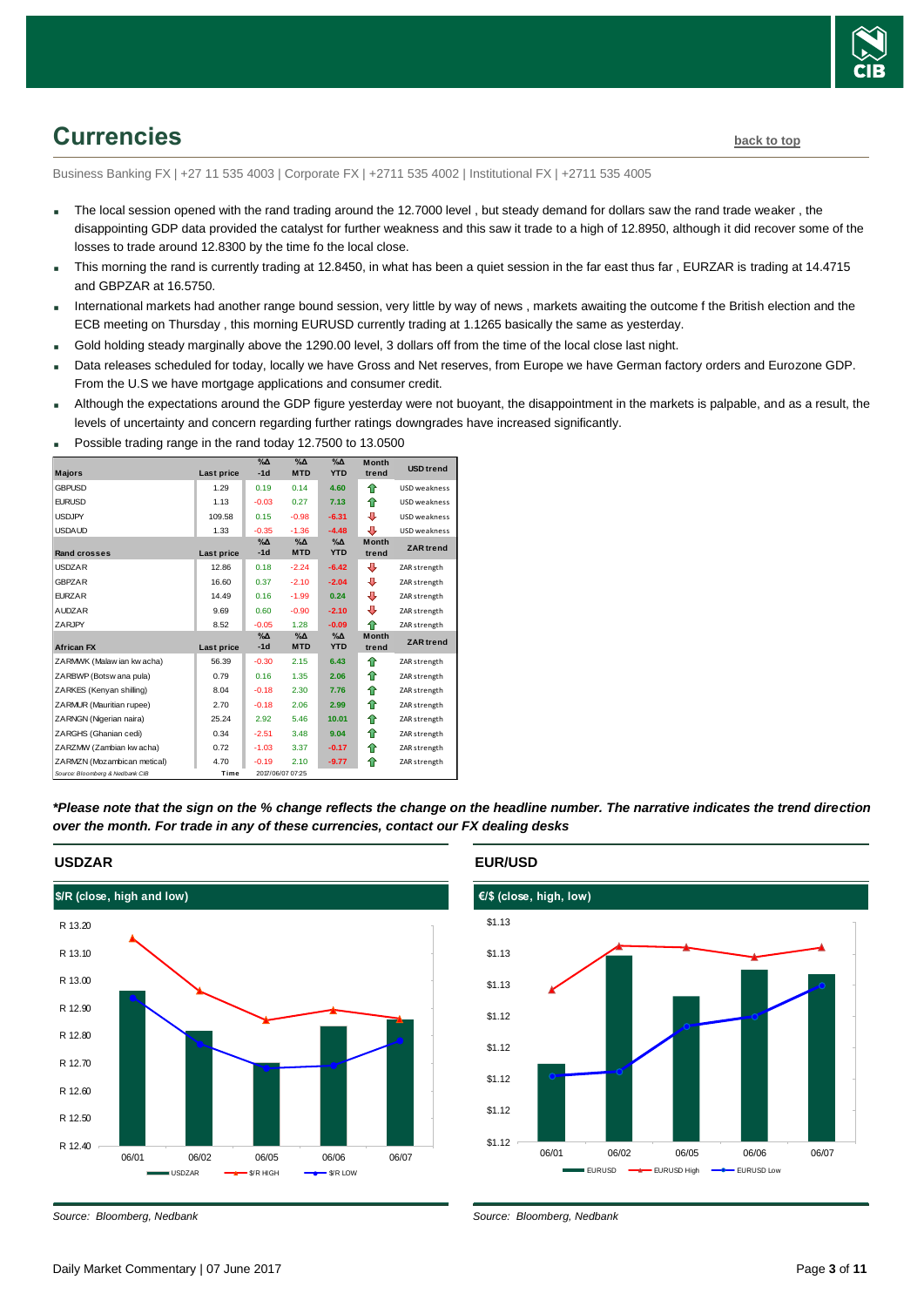

## <span id="page-3-0"></span>**Commodities [back to top](#page-0-0)**

Nedbank CIB Market Commentary | CIBMarketComm@Nedbank.co.za | +27 11 294 1753| +27 11 535 4038

- Gold continued to rally yesterday as the dollar softened further and safe-haven buying propped up the gold price. Gold is expected to find some resistance at \$1300/oz. in the near term. Should geopolitical tensions escalate, the gold price may be supported even further.
- Brent remained downbeat yesterday, as markets continue to contemplate the uncertainty brought about by a possible rift within OPEC. The oil price is predisposed to downside risk because of the global supply glut, with interim overshoots on the back of OPEC commentary. This morning, oil rallied marginally, to \$50/bbl. as the WSJ reported a possible draw down of US inventories last week.

| <b>Commodities</b>              | Last price | $\% \Delta$<br>$-1d$ | $\% \Delta$<br><b>MTD</b> | $\% \Delta$<br><b>YTD</b> | <b>Month</b><br>trend |
|---------------------------------|------------|----------------------|---------------------------|---------------------------|-----------------------|
| Brent near future (\$)          | 50.06      | $-0.12$              | $-0.50$                   | $-11.90$                  | ⊕                     |
| WTI crude (\$)                  | 48.12      | $-0.15$              | $-0.41$                   | $-10.42$                  | ⇩                     |
| Gold spot (\$)                  | 1 291.57   | $-0.12$              | 1.71                      | 12.56                     | ⇑                     |
| Platinum spot (\$)              | 959.23     | $-0.21$              | 1.14                      | 6.22                      | ⇑                     |
| SA w hite maize spot (R)        | 1750.00    | 1.39                 | $-2.07$                   | $-50.59$                  | ⇩                     |
| Source: Bloomberg & Nedbank CIB | Time       |                      | 2017/06/07 07:25          |                           |                       |

### **Platinum vs Gold**



### **Brent Crude vs West Texas Intermediate**



*Source: Bloomberg*

*Source: Bloomberg*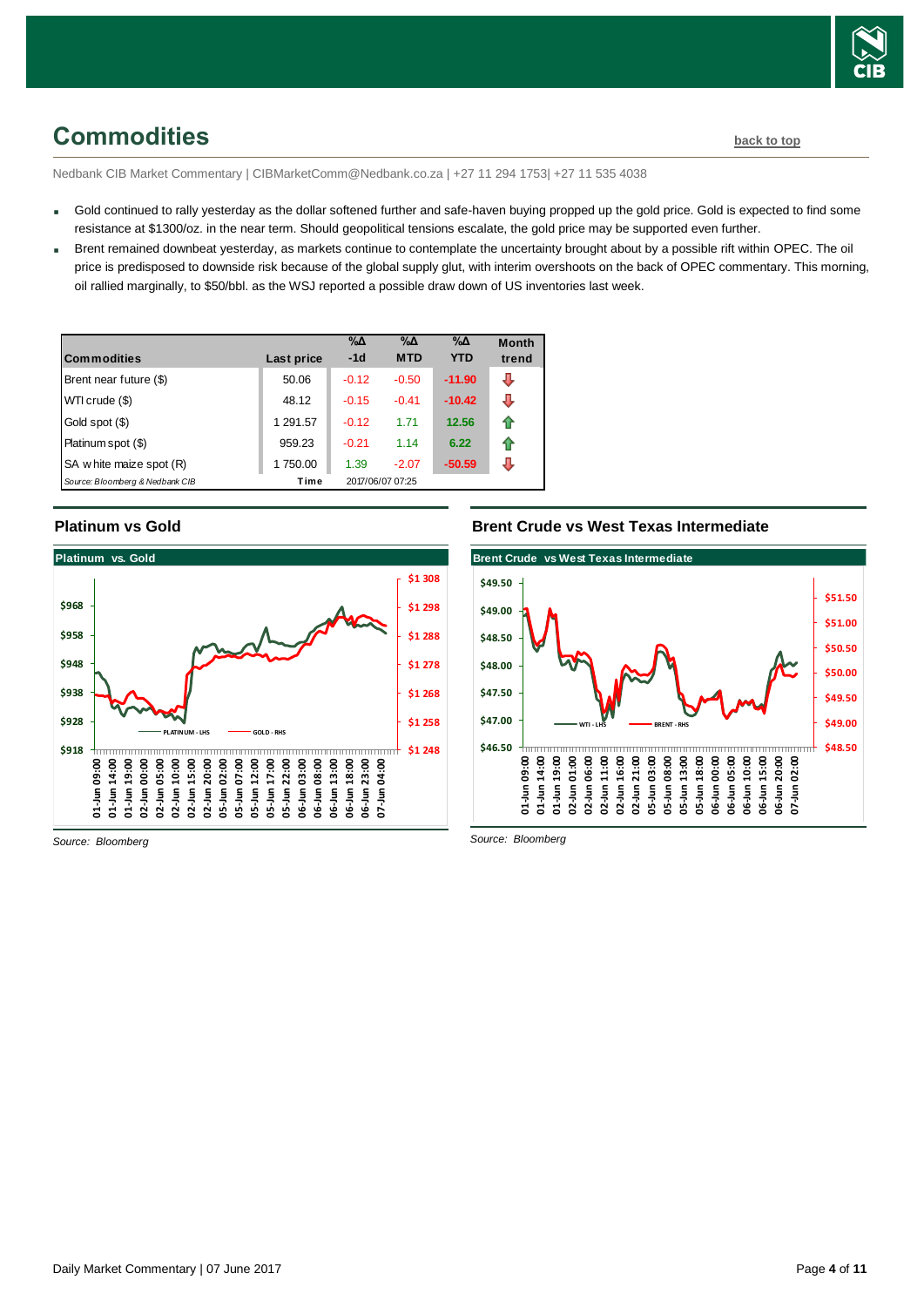

## <span id="page-4-0"></span>**Fixed income and interest rates back to the [back to top](#page-0-0)**

Bond flow sales |+2711 535 4021 | Corporate Money Markets | +2711 535 4007 | Business Bank Money Markets | +2711 535 4006

| <b>Bonds</b>                    | Last price         | Δ<br>1 <sub>d</sub> | Δ<br><b>MTD</b>        | Δ<br><b>YTD</b> | <b>Month</b><br>trend |
|---------------------------------|--------------------|---------------------|------------------------|-----------------|-----------------------|
|                                 | $\%$               | bps                 | bps                    | bps             |                       |
| R203-0.3 yrs                    | 7.40               | $-1.10$             | $-3.60$                | $-30.50$        | ⊕                     |
| R208-3.8 yrs                    | 7.49               | 0.50                | $-12.50$               | $-78.80$        | ⊕                     |
| R186-9.5 yrs                    | 8.47               | 0.10                | $-11.00$               | $-43.90$        | ⇩                     |
| R2048-30.7 yrs                  | 9.58               | 3.70                | $-9.20$                | $-4.10$         | ⊕                     |
| <b>US 10 yr</b>                 | 2.16               | 1.64                | $-4.16$                | $-28.26$        | ⊕                     |
| <b>UK 10 yr</b>                 | 0.98               | $-5.48$             | $-5.93$                | $-20.58$        | ⊕                     |
| German 10 yr                    | 0.25               | $-12.20$            | $-17.11$               | 44.00           | ⊕                     |
| Japan 10 yr                     | 0.05               | 11.90               | $-4.08$                | 2.17            | ⊕                     |
|                                 |                    | Δ<br>1 <sub>d</sub> | $\Delta$<br><b>MTD</b> | Δ<br><b>YTD</b> | <b>Month</b>          |
| <b>Money Market</b>             | Last price<br>$\%$ |                     |                        |                 | trend                 |
|                                 |                    | bps                 | bps                    | bps             |                       |
| SA repo rate                    | 7.00               | 0.00                | 0.00                   | 0.00            | ⇛                     |
| SA prime rate                   | 10.50              | 0.00                | 0.00                   | 0.00            | ⇛                     |
| SA CPI (MTD = previous month)   | 5.30               |                     | $-80.00$               |                 | ⊕                     |
| SA 3m JIBAR                     | 7.33               | 0.00                | $-0.80$                | $-3.30$         | ⊕                     |
| SA 3m NCD                       | 7.33               | $-2.50$             | 2.50                   | $-5.00$         | ⇑                     |
| SA 6m NCD                       | 7.83               | $-2.50$             | $-5.00$                | $-15.00$        | ♦                     |
| SA 12m NCD                      | 8.23               | $-1.25$             | $-2.50$                | $-22.50$        | ⇩                     |
| US 3m LIBOR                     | 1.22               | $-0.06$             | 0.90                   | 22.11           | ⇑                     |
| UK 3m LIBOR                     | 0.29               | $-0.19$             | $-0.29$                | $-7.57$         | ⊕                     |
| Japan 3m LIBOR                  | $-0.02$            | 0.16                | 0.66                   | 4.30            | ♠                     |
| Source: Bloomberg & Nedbank CIB | Time               |                     | 2017/06/07 07:25       |                 |                       |

|                                  |            | Δ              | Δ          | Δ          | <b>Month</b> |
|----------------------------------|------------|----------------|------------|------------|--------------|
| <b>FRAs and Swaps</b>            | Last price | 1 <sub>d</sub> | <b>MTD</b> | <b>YTD</b> | trend        |
|                                  | %          | bps            | bps        | bps        |              |
| 3X6 FRA                          | 7.22       | 1.00           | $-3.00$    | $-17.00$   | ⊕            |
| 6X9 FRA                          | 7.04       | $-0.50$        | $-5.50$    | $-38.50$   | ⊕            |
| 9X12 FRA                         | 6.91       | $-1.50$        | $-9.50$    | $-54.50$   | ⊕            |
| <b>18X21 FRA</b>                 | 6.92       | 0.00           | $-12.00$   | $-61.00$   | ⊕            |
| SA 2yr Swap                      | 7.02       | $-0.50$        | $-8.50$    | $-44.60$   | ⊕            |
| SA 3yr Sw ap                     | 7.08       | $-0.50$        | $-9.00$    | $-48.10$   | ⊕            |
| SA 5yr Swap                      | 7.29       | $-0.50$        | $-9.00$    | $-52.60$   | ⊕            |
| SA 10yr Swap                     | 7.78       | 0.00           | $-10.00$   | $-57.00$   | ⊕            |
| SA 15yr Sw ap                    | 7.97       | $-0.50$        | $-10.50$   | $-51.50$   | ⊕            |
|                                  |            | Δ              | Δ          | Δ          | <b>Month</b> |
| <b>Spreads</b>                   | Last price | 1 <sub>d</sub> | <b>MTD</b> | <b>YTD</b> | trend        |
|                                  | %          | bps            | bps        | bps        |              |
| 2v10v                            | $-0.76$    | $-0.50$        | 1.50       | 12.40      | ⇑            |
| 3v10v                            | $-0.70$    | $-0.50$        | 1.00       | 8.90       | ✿            |
| R186-R203                        | 1.06       | 1.20           | $-7.40$    | $-13.40$   | ₽            |
| R2048-R186                       | 1.07       | 3.60           | 1.80       | 39.80      | ✿            |
| 5y-R186                          | $-1.18$    | $-0.60$        | 2.00       | $-8.70$    | 合            |
| 10y-R186                         | $-0.70$    | $-0.10$        | 1.00       | $-13.10$   | ⇑            |
|                                  |            |                |            |            |              |
| 15y-R186                         | $-0.50$    | $-0.60$        | 0.50       | $-7.60$    | ✿            |
| SA 5yr CDS spread - basis points | 184.05     | $-2.57$        | $-6.29$    | $-32.95$   | ⊕            |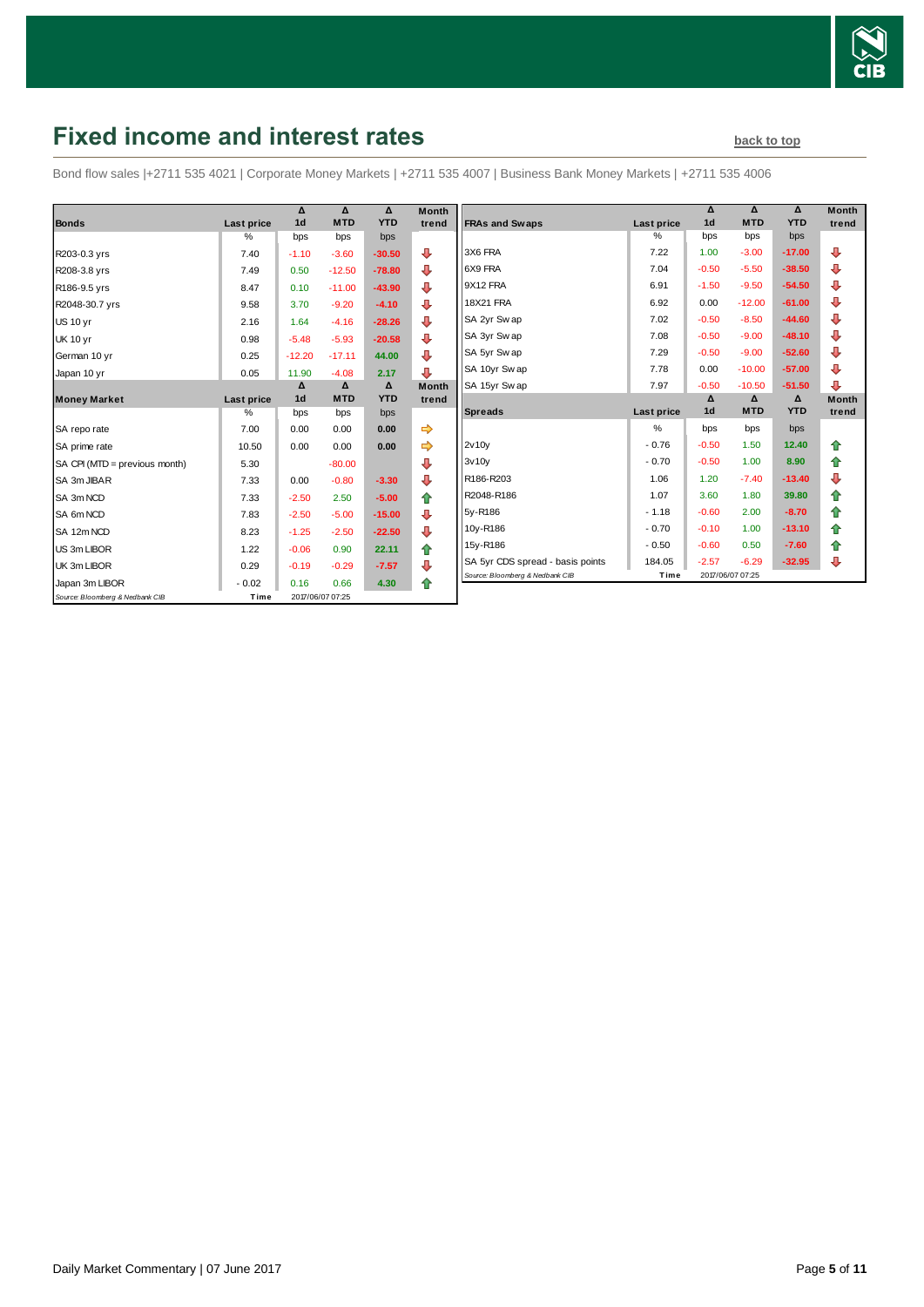# <span id="page-5-0"></span>**Equities [back to top](#page-0-0)**

Cash equities | +2711 535 4030/31

### **South Africa**

 Weakness in the local market continued with sentiment muted after data released showed that the South African economy is in a technical recession as GDP declined for a second consecutive period falling 0.7% in the first quarter in 2017. Both the Top 40 and All Share lost over a percent closing at 45,889.51 and 2,251.87 respectively. Financials and retailers were the biggest losers on the day while gold miners rose. Datatec Ltd. Rocketed over 25% intraday after announcing the sale of Westcon-Comstor Latin and North American operations for \$800m. The stock eventually closed over 10% higher. Life insurer MMI Holdings dropped over 8%. The company released an operational update which showed that Q3 new business trends are weaker and margins weakened in all segments while earnings were below consensus. Value traded was R22.5bn and the rand was at R12.81to the dollar

### **UK/Europe**

 European markets closed mostly lower as investors became risk averse ahead of the U.K. elections prompting investors to shift to safe have assets and the dispute between Saudi Arabia and Qatar fuelled concern around oil production weighing on energy companies. The FTSE managed to close flat as a good performance by mining shares off-set weaker financials and retailers. The DAX lost over a percent. Only a hand full of shares closed higher on the day including utilities E.ON SE and RWE AG which both gained over 2% while pharmaceutical company Bayer and industrial giant Thyssenkrupp both lost over 2%. The CAC dropped 7 tenths of a percent. Societe Generale lost just under 1.5%, after unveiling plans to cut its stake in ALD automotive its car leasing arm. Focus in the region will shift to the upcoming U.K elections and ECB policy meeting.

### **USA**

 Global political uncertainty drove U.S. markets lower with the major averages falling for a second consecutive session. The DOW lost 2 tenths of a percent and the S&P and Nasdaq both fell 3 tenths of a percent. Banking shares were under pressure as bonds rallied while the shares in the energy traded higher. The appeal of gold stocks increased on the back of their haven appeal and the yellow metal rose for a third consecutive day helping the NYSE Arca Gold Bugs index surge over 6% to its highest closing level in over a month. Retailer Macy's slumped over 8% after warning that profit margins would be tightening. The economic calendar remains quiet today; investors will be looking to former FBI Director James Comey's congressional testimony on Thursday.

### **Asia**

 Asian markets are mixed this morning. The Nikkei extended losses from the previous session taking its lead from U.S. markets overnight. The stronger Yen weighed on exporters and car manufacturers. At the time of writing the index was down 3 tenths of a percent. The Hang Seng gained 2 tenths of a percent buoyed by AAC technologies which jumped 18% after resuming trading since mid-May. Tencent traded 3 tenths of a percent lower. In mainland China, the Shanghai Composite gained 7 tenths of a percent. Sentiment increased after several listed firms announced that they would offer insurance to employees against losses if they bought the company's shares. The ASX traded lower ahead of first quarter GDP data. Banks and financial stocks traded higher while diversified miners fell.

|                                 |            | $\%$ $\Delta$ | $\Delta_0$       | $\Delta_0$ | <b>Month</b> |
|---------------------------------|------------|---------------|------------------|------------|--------------|
| <b>Developed Markets</b>        | Last price | $-1d$         | <b>MTD</b>       | <b>YTD</b> | trend        |
| Dow Jones                       | 21 136.23  | $-0.23$       | 0.61             | 6.95       | ⇑            |
| Nasdag                          | 6 275.06   | $-0.33$       | 1.23             | 16.57      | ⇑            |
| S&P 500                         | 2 429.33   | $-0.28$       | 0.73             | 8.51       | ⇮            |
| DJ Eurostoxx 50                 | 3448.26    | $-0.58$       | $-2.99$          | 4.79       | ⊕            |
| <b>DAX</b>                      | 12 690.12  | $-1.04$       | 0.60             | 10.53      | ⇑            |
| CAC                             | 5 269.22   | $-0.73$       | $-0.27$          | 8.37       | ⊕            |
| <b>FTSE</b>                     | 7 5 24.95  | $-0.01$       | 0.07             | 5.35       | ⇮            |
| ASX200                          | 5 678.50   | 0.19          | $-0.80$          | 0.22       | ⊕            |
| Nikkei 225                      | 20 002.34  | 0.11          | 1.79             | 4.65       | ⇑            |
| <b>MSCI World</b>               | 1926.05    | $-0.29$       | 0.75             | 9.98       | 全            |
|                                 |            | $\% \Delta$   | %Δ               | %Δ         | <b>Month</b> |
| <b>Emerging Markets</b>         | Last price | $-1d$         | <b>MTD</b>       | <b>YTD</b> | trend        |
| Hang Seng                       | 25 997.07  | $-0.00$       | 1.31             | 18.17      | ⇑            |
| Shanghai                        | 3 136.62   | 1.11          | 0.62             | 1.06       | ⇑            |
| <b>Brazil Bovespa</b>           | 62 954.69  | 0.81          | 0.39             | 4.53       | ⇑            |
| India - NSE                     | 31 316.22  | 0.40          | 0.55             | 17.61      | ✿            |
| Russia Micex                    | 1870.04    | $-0.41$       | $-1.60$          | $-16.24$   | ⊕            |
| <b>MSCI</b> Emerging            | 1 015.89   | $-0.17$       | 1.05             | 17.82      | ♠            |
|                                 |            | %Δ            | %Δ               | %Δ         | <b>Month</b> |
| <b>SA Indices</b>               | Last price | $-1d$         | <b>MTD</b>       | <b>YTD</b> | trend        |
| <b>JSE All Share</b>            | 52 251.87  | $-1.17$       | $-2.45$          | 3.16       | ⊕            |
| Top 40                          | 45 889.51  | $-1.19$       | $-2.68$          | 4.53       | ⊕            |
| Resi 10                         | 30 566.03  | 1.29          | $-2.10$          | $-4.81$    | ⊕            |
| Indi 25                         | 71 432.46  | $-1.63$       | $-3.12$          | 11.12      | ⊕            |
| Fini 15                         | 14 499.30  | $-2.51$       | $-1.87$          | $-3.84$    | ⊕            |
| Source: Bloomberg & Nedbank CIB | Time       |               | 2017/06/07 07:25 |            |              |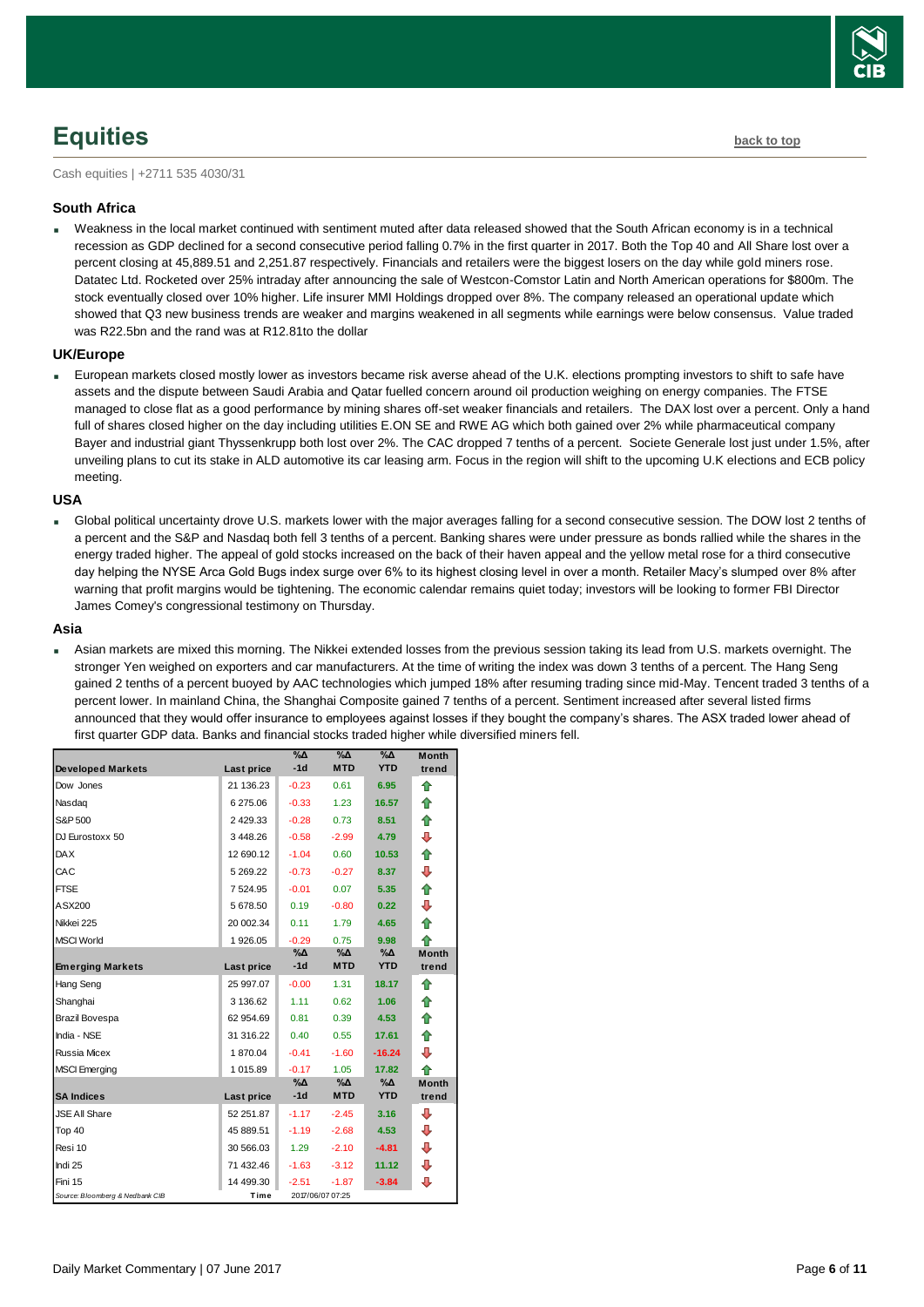

## <span id="page-6-0"></span>**Economics [back to top](#page-0-0)**

Nedbank CIB Market Commentary | CIBMarketComm@Nedbank.co.za | +27 11 294 1753

### **Europe**

- Eurozone retail sales growth was unchanged at 2.5% y/y in April, better than 2.1% expected. Sales were driven by Ireland, Spain and France. Demand for food and drink, pharmaceutical goods remained upbeat - these are defensive in nature, and are unlikely to stagnate over the medium term. Demand for clothing and auto fuel eased sharply in April.
- Investor confidence rose in June, to 28.4 index points, from 27.4 previously and expected. Confidence over the current situation and expectations of the future both improved in June.

**Synopsis: The ECB is unlikely to change their dovish tone just yet, particularly as Draghi has indicated recently that monetary policy will remain ultra-loose, even while inflation has risen. Thee ECB needs to be convinced of the sustainability of inflation increases in order to begin normalising monetary policy. We anticipate some form of tapering to begin in early 2018 if inflation does remain upbeat.**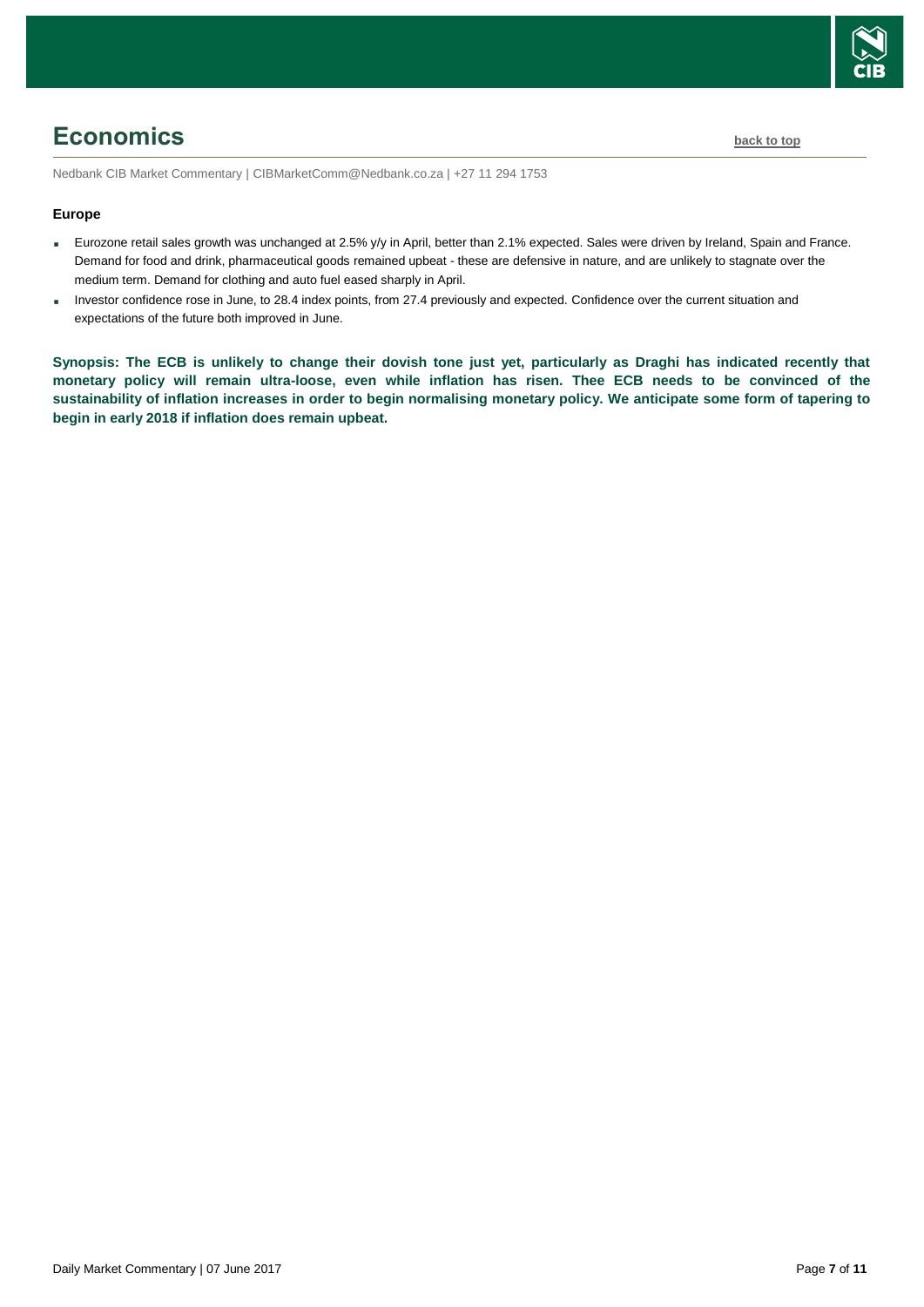

# <span id="page-7-0"></span>**JSE performance [back to top](#page-0-0)**

Nedbank CIB Market Commentary | CIBMarketComm@Nedbank.co.za | +27 11 294 1753

| <b>Top40 constituents</b>             | Last price | $\sqrt{20}$<br>-1d | $\sqrt{20}$<br><b>MTD</b> | $\sqrt{2}$<br><b>YTD</b> | <b>Month</b><br>trend |
|---------------------------------------|------------|--------------------|---------------------------|--------------------------|-----------------------|
| AGL: Anglo American Plc               | 172.22     | 1.44               | $-2.14$                   | $-11.73$                 | ⊕                     |
| ANG: Anglogold Ashanti Ltd            | 156.23     | 7.26               | 5.21                      | 2.39                     | ⇑                     |
| APN: Aspen Pharmacare Holdings Lt     | 287.79     | $-0.42$            | $-3.10$                   | 1.48                     | ⊕                     |
| <b>BGA: Barclays Africa Group Ltd</b> | 146.60     | $-3.55$            | 5.47                      | $-13.10$                 | ⇑                     |
| <b>BID: Bid Corp Ltd</b>              | 290.77     | $-1.35$            | $-2.97$                   | 18.61                    | ⇩                     |
| BIL: Bhp Billiton Plc                 | 194.26     | 1.05               | $-3.48$                   | $-11.17$                 | ⊕                     |
| BTI: British American Tobacco Plc     | 925.50     | 1.04               | $-1.97$                   | 18.87                    | ⊕                     |
| <b>BVT: Bidvest Group Ltd</b>         | 167.50     | $-4.41$            | $-1.97$                   | $-7.59$                  | ⊕                     |
| CFR : Financiere Richemont-Dep Rec    | 104.24     | $-3.37$            | $-5.76$                   | 14.88                    | ⊕                     |
| DSY: Discovery Ltd                    | 124.85     | $-2.65$            | $-2.55$                   | 9.04                     | ⇩                     |
| FFA: Fortress Income Fund Ltd-A       | 16.80      | $-1.00$            | $-1.00$                   | 1.39                     | ⊕                     |
| FFB: Fortress Income Fund Ltd         | 34.65      | $-0.72$            | $-0.97$                   | 7.18                     | ⇩                     |
| FSR: Firstrand Ltd                    | 48.50      | $-2.61$            | $-1.64$                   | $-8.78$                  | ⊕                     |
| GFI: Gold Fields Ltd                  | 50.66      | 6.65               | 9.18                      | 16.22                    | ✿                     |
| GRT : Grow thpoint Properties Ltd     | 24.84      | $-1.43$            | $-1.00$                   | $-4.06$                  | ⇩                     |
| IMP: Impala Platinum Holdings Ltd     | 37.33      | 2.39               | 1.52                      | $-12.66$                 | ⇑                     |
| INL: Investec Ltd                     | 96.20      | $-2.11$            | $-6.74$                   | 6.01                     | ⇩                     |
| INP: Investec Plc                     | 95.80      | $-1.72$            | $-6.89$                   | 5.56                     | ⇩                     |
| <b>ITU: Intu Properties Plc</b>       | 43.49      | $-1.07$            | $-5.74$                   | $-7.43$                  | ⇩                     |
| LHC: Life Healthcare Group Holdin     | 26.95      | $-4.26$            | $-3.51$                   | $-11.15$                 | ⇩                     |
| MEI: Mediclinic International Plc     | 128.44     | $-1.50$            | $-5.56$                   | $-1.20$                  | ⇩                     |
| MND: Mondi Ltd                        | 333.37     | $-1.24$            | $-3.45$                   | 19.06                    | ⊕                     |
| MNP: Mondi Plc                        | 335.79     | $-0.73$            | $-2.66$                   | 20.48                    | ⊕                     |
| MRP: Mr Price Group Ltd               | 159.42     | $-3.05$            | 6.28                      | $-0.08$                  | ⇑                     |
| MTN: Mtn Group Ltd                    | 115.50     | $-2.12$            | $-1.70$                   | $-8.46$                  | ⊕                     |
| NED: Nedbank Group Ltd                | 212.00     | $-2.97$            | $-3.68$                   | -10.97                   | ⊕                     |
| NPN: Naspers Ltd-N Shs                | 2623.53    | $-0.83$            | $-3.39$                   | 30.26                    | ⇩                     |
| NTC: Netcare Ltd                      | 25.62      | $-0.12$            | $-4.97$                   | $-19.54$                 | ⇩                     |
| OML: Old Mutual Plc                   | 32.65      | $-1.42$            | 1.90                      | $-5.20$                  | ⇑                     |
| RDF: Redefine Properties Ltd          | 10.48      | $-2.96$            | $-0.66$                   | $-6.34$                  | ⊕                     |
| REI: Reinet Investments Sa-Dr         | 30.37      | $-0.46$            | $-4.04$                   | 13.32                    | ⊕                     |
| REM: Remgro Ltd                       | 212.28     | $-1.11$            | $-2.49$                   | $-4.83$                  | ⇩                     |
| RMH: Rmb Holdings Ltd                 | 59.81      | $-2.75$            | $-2.76$                   | $-9.92$                  | ⇩                     |
| SAP: Sappi Limited                    | 92.00      | 0.66               | -4.77                     | 2.28                     | ⇩                     |
| SBK: Standard Bank Group Ltd          | 143.57     | $-4.29$            | $-2.03$                   | $-5.39$                  | ⇩                     |
| SHP: Shoprite Holdings Ltd            | 200.20     | $-2.96$            | $-4.21$                   | 16.76                    | ⇩                     |
| SLM: Sanlam Ltd                       | 65.72      | $-3.35$            | $-4.24$                   | 4.48                     | ⇩                     |
| SNH: Steinhoff International H Nv     | 69.44      | $-1.78$            | $-0.80$                   | $-2.58$                  | ⇩                     |
| SOL: Sasol Ltd                        | 379.50     | $-0.07$            | $-3.21$                   | $-4.86$                  | ⊕                     |
| TBS: Tiger Brands Ltd                 | 377.00     | $-2.33$            | $-1.82$                   | $-5.24$                  | ⇩                     |
| TRU: Truw orths International Ltd     | 73.80      | $-3.11$            | $-1.40$                   | $-7.37$                  | ⊕                     |
| VOD: Vodacom Group Ltd                | 166.50     | $-0.70$            | 0.75                      | 9.25                     | 合                     |
| WHL: Woolw orths Holdings Ltd         | 65.98      | -3.81              | $-2.11$                   | $-7.10$                  | ⊕                     |
| Source: Bloomberg & Nedbank CIB       | Time       |                    | 2017/06/07 07:25          |                          |                       |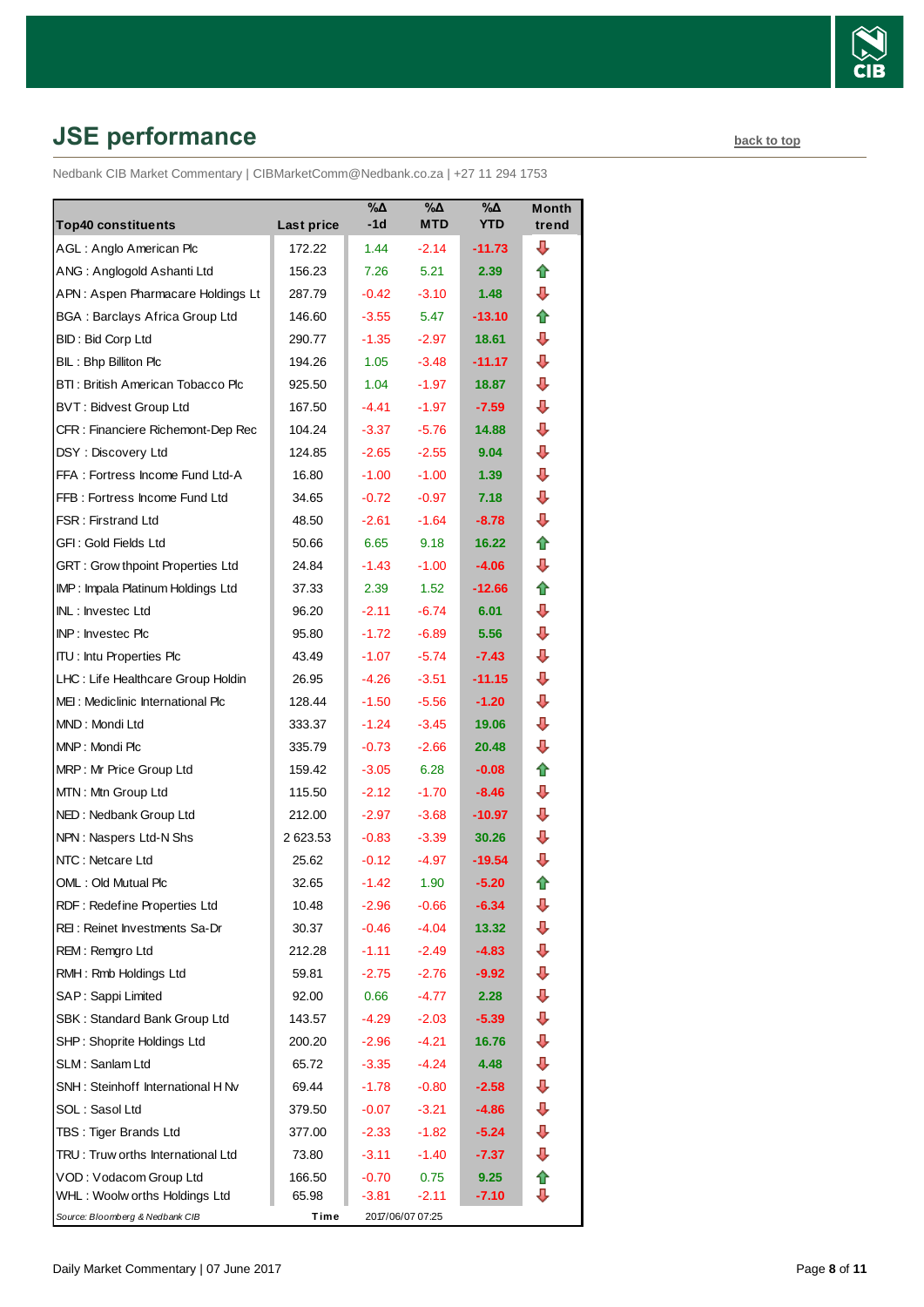

# <span id="page-8-0"></span>**Economic calendar [back to top](#page-0-0) back to top**

Nedbank CIB Market Commentary | CIBMarketComm@Nedbank.co.za | +27 11 294 1753

|                   | <b>Country Event</b> |                                      | Period           | Survey             | Actual                   | Prior             | Revised        |
|-------------------|----------------------|--------------------------------------|------------------|--------------------|--------------------------|-------------------|----------------|
| 06-June           |                      |                                      |                  |                    |                          |                   |                |
| 10:30 AM          | EC                   | Sentix Investor Confidence           | <b>JUN</b>       | 27.4               | 28.4                     | 27.4              | $\blacksquare$ |
| 11:00 AM          | EC                   | <b>Retail Sales YoY</b>              | <b>APR</b>       | 2.10%              | 2.50%                    | 2.30%             | 2.50%          |
| 11:30 AM          | <b>SA</b>            | <b>GDP YoY</b>                       | 1Q               | 1.00%              | 1.00%                    | 0.70%             | $\blacksquare$ |
| 11:30 AM          | <b>SA</b>            | <b>GDP Annualized QoQ</b>            | 1Q               | 1.00%              | $-0.70%$                 | $-0.30%$          | ٠              |
| 04:00 PM          | US                   | <b>JOLTS Job Openings</b>            | <b>APR</b>       | 5750               |                          | 5743              | $\blacksquare$ |
| 07-June           |                      |                                      |                  |                    |                          |                   |                |
| 12:00 AM          | CН                   | Foreign Reserves                     | <b>MAY</b>       | USD 3046.0b        | $\blacksquare$           | USD 3029.5b       |                |
| 07:00 AM          | <b>JN</b>            | Leading Index CI                     | APR <sub>P</sub> | 104.3              |                          | 105.5             |                |
| 08:00 AM          | GE                   | Factory Orders WDA YoY               | APR              | 4.70%              |                          | 2.40%             |                |
| 08:00 AM          | <b>SA</b>            | <b>Gross Reserves</b>                | <b>MAY</b>       | <b>USD 44.50b</b>  |                          | <b>USD 46.69b</b> |                |
| 08:00 AM          | <b>SA</b>            | <b>Net Reserves</b>                  | <b>MAY</b>       | <b>USD 41.80b</b>  |                          | <b>USD 41.70b</b> |                |
| 11:30 AM          | <b>SA</b>            | <b>SACCI Business Confidence</b>     | <b>MAY</b>       |                    |                          | 94.9              |                |
| 09:00 PM          | US                   | <b>Consumer Credit</b>               | <b>APR</b>       | <b>USD 15.000b</b> | $\blacksquare$           | USD 16.431b       | $\blacksquare$ |
| 08-June           |                      |                                      |                  |                    |                          |                   |                |
| 12:00 AM          | <b>CH</b>            | Exports YoY                          | <b>MAY</b>       | 7.20%              | $\overline{\phantom{a}}$ | 8.00%             |                |
| 12:00 AM          | <b>CH</b>            | Exports YoY CNY                      | <b>MAY</b>       | 13.45%             |                          | 14.30%            |                |
| 12:00 AM          | <b>CH</b>            | Imports YoY                          | <b>MAY</b>       | 8.30%              |                          | 11.90%            |                |
| 12:00 AM          | <b>CH</b>            | Imports YoY CNY                      | <b>MAY</b>       | 16.05%             |                          | 18.60%            |                |
| 12:00 AM          | <b>CH</b>            | <b>Trade Balance</b>                 | <b>MAY</b>       | <b>USD 47.80b</b>  |                          | <b>USD 38.03b</b> |                |
| 12:00 AM          | CН                   | <b>Trade Balance CNY</b>             | <b>MAY</b>       | CNY 324.10b        |                          | CNY 262.31b       |                |
| 01:50 AM          | <b>JN</b>            | GDP SA QoQ                           | 1QF              | 0.60%              |                          | 0.50%             |                |
| 01:50 AM          | <b>JN</b>            | GDP Annualized SA QoQ                | 1QF              | 2.40%              |                          | 2.20%             |                |
| 01:50 AM          | <b>JN</b>            | <b>BoP Current Account Adjusted</b>  | <b>APR</b>       | JPY 1624.4b        |                          | JPY 1731.2b       |                |
| 01:50 AM          | JN                   | Trade Balance BoP Basis              | <b>APR</b>       | JPY 494.0b         |                          | JPY 865.5b        |                |
| 08:00 AM          | GE                   | Industrial Production WDA YoY        | APR              | 2.10%              |                          | 1.90%             |                |
| 11:00 AM          | EC                   | GDP SA QoQ                           | 1QF              | 0.50%              |                          | 0.50%             |                |
| 11:00 AM          | EC                   | GDP SA YoY                           | 1QF              | 1.70%              |                          | 1.70%             |                |
| 11:30 AM          | <b>SA</b>            | <b>Gold Production YoY</b>           | <b>APR</b>       |                    |                          | $-8.80%$          |                |
| 11:30 AM          | <b>SA</b>            | Mining Production YoY                | <b>APR</b>       | 6.90%              |                          | 15.50%            |                |
| 11:30 AM          | <b>SA</b>            | <b>Platinum Production YoY</b>       | APR              |                    |                          | 30.00%            |                |
| 01:00 PM          | <b>SA</b>            | Manufacturing Prod NSA YoY           | APR              | $-1.60%$           |                          | 0.30%             |                |
| 01:45 PM          | EC                   | <b>ECB Asset Purchase Target</b>     | <b>JUN</b>       | <b>EUR 60b</b>     |                          | <b>EUR 60b</b>    |                |
| 01:45 PM          | EC                   | <b>ECB Deposit Facility Rate</b>     | JUN <sub>8</sub> | $-0.40%$           |                          | $-0.40%$          |                |
| 01:45 PM          | EC                   | <b>ECB Main Refinancing Rate</b>     | JUN <sub>8</sub> | 0.00%              |                          | 0.00%             |                |
| 01:45 PM          | EC                   | <b>ECB Marginal Lending Facility</b> | JUN <sub>8</sub> | 0.25%              |                          | 0.25%             |                |
| Source: Bloomberg |                      |                                      |                  |                    |                          |                   |                |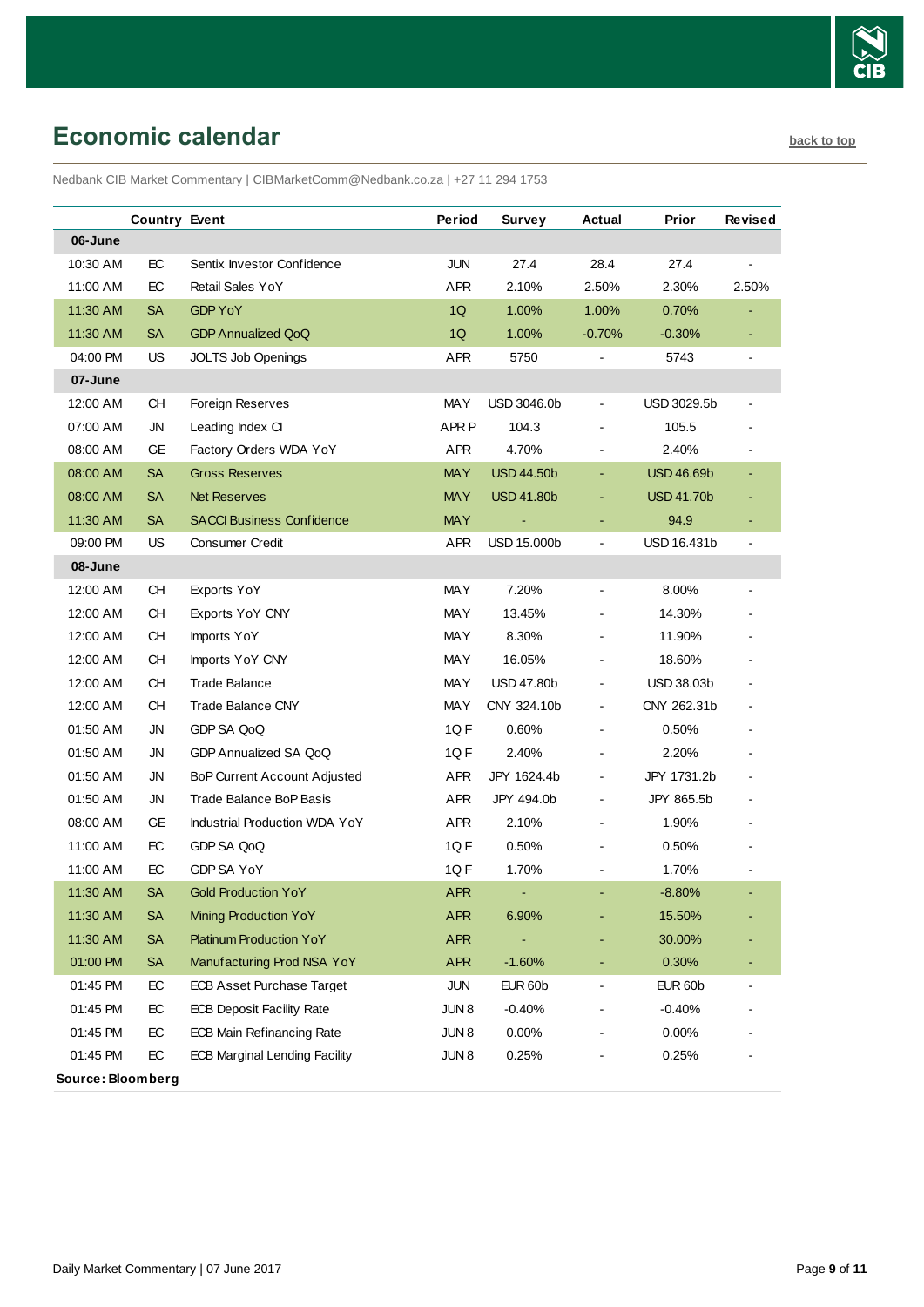

## <span id="page-9-0"></span>**Contacts**

**Treasury: Economic Analyst Reezwana Sumad** (011) 294 1753

**ALM Portfolio Management** (011) 535 4042

**Equities Sales and Distribution** (011) 535 4030/31

**Forex Institutional Sales Desk** (011) 535 4005

**Interest Rate Swaps & FRA's Trading** (011) 535 4004

**Money Market Institutional Sales Desk** (011) 535 4008

**Bond Trading** (011) 535 4021

**Forex Business Banking Sales Desk** (011) 535 4003

**Forex Retail Sales Desk** (011) 535 4020

**Money Market Business Banking Sales Desk** (011) 535 4006

**Non Soft & Soft Commodities Trading** (011) 535 4038

**Credit Derivatives**  (011) 535 4047

**Forex Corporate Sales Desk** JHB (011) 535 4002; DBN (031) 327 3000; CTN (021) 413 9300

**Inflation Trading** (011) 535 4026

**Money Market Corporate Sales Desk** JHB (011) 535 4007; DBN (031) 327 3000; CTN (021) 413 9300

**Preference shares desk** (011) 535 4072